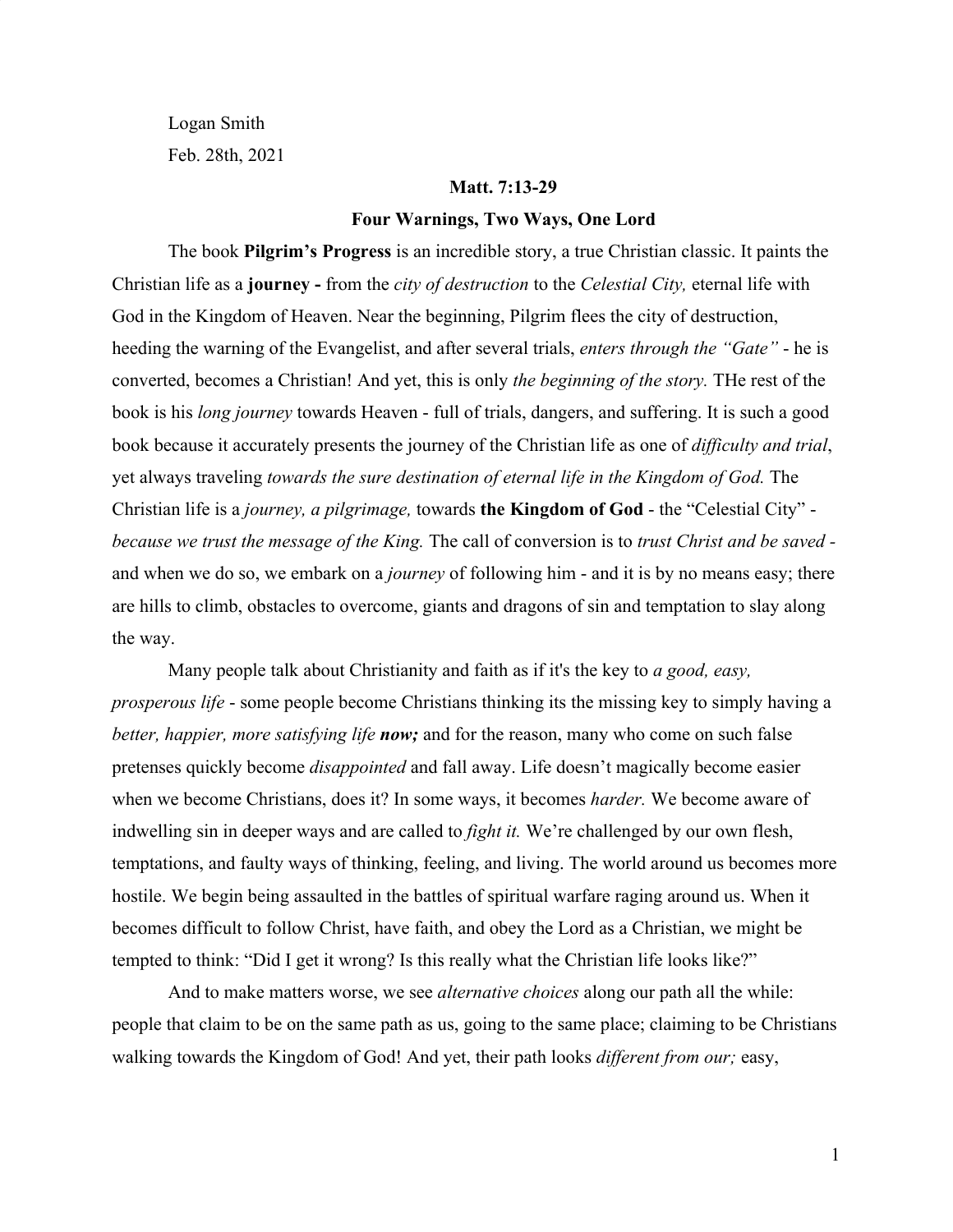comfortable, appealing to the world - and yet, they *depart from the true teachings,* or do not take *obedience and sin seriously;* they do not build their teachings and lives on the *gospel.*

Christ knew that such would be the case, so He gives us *four warnings* in **Matt. 7:13-29,** in order that *we will not be fooled.* Even though many claim there are different paths, Jesus makes clear *there is only one way to salvation, eternal life in the Kingdom of God: through*

*Himself, Jesus Christ, by traveling down the path He calls us down - the journey of true faith.* And it is a journey down *the narrow, more difficult path.* Yet, we must not be fooled! Our destination is sure; the Lord is with us on the path; and all the "alternatives" are simply one giant *false road* leading to destruction.

So then, let us look at these *four warnings,* so that we will not be fooled but will be *strengthened in our faith and pilgrimage.*

## **I. Two Ways: The Road to Life and the Road to Destruction** *or* **Two Roads - but Only One that Leads to Eternal Life (Matt. 7:13-14)**

Jesus begins the section with the first warning in **vv.13-14:** "*Enter by the narrow gate. For the fat is wide and the way is easy that leads to destruction, and those who enter by it are many. For the gate is narrow and the way hard that leads to life, and those who find it are few."*

This warning is a sobering reminder that there are only *two possible paths* in life - two possible ways of living - that are presented to each and every person that's ever lived; there is no other alternative, no middle ground. There are only **two roads:** one that leads to *destruction,* and one that leads to *eternal life.* Knowing the destination makes all the difference, doesn't it? These are not two arbitrarily different roads that just so happen to branch off in different directions; this is not a choice of casual preferences, or one that has insignificant consequences: *it is the difference between life and death!* And not merely *physical* life and death, but *eternal life versus eternal damnation:* destruction in Hell, the punishment of God's *just, holy, and righteous wrath* against our sin - the destruction we all deserve. *That* is what is at stake here; those are the only two possible destinations: we will all end up in one or the other. With the destinations clearly set before us, we would think that the choice would be obvious: *choose the path that leads to life!* ANd yet, *tragically,* that is *not* the path that most people take.

### **A. The Wide Way**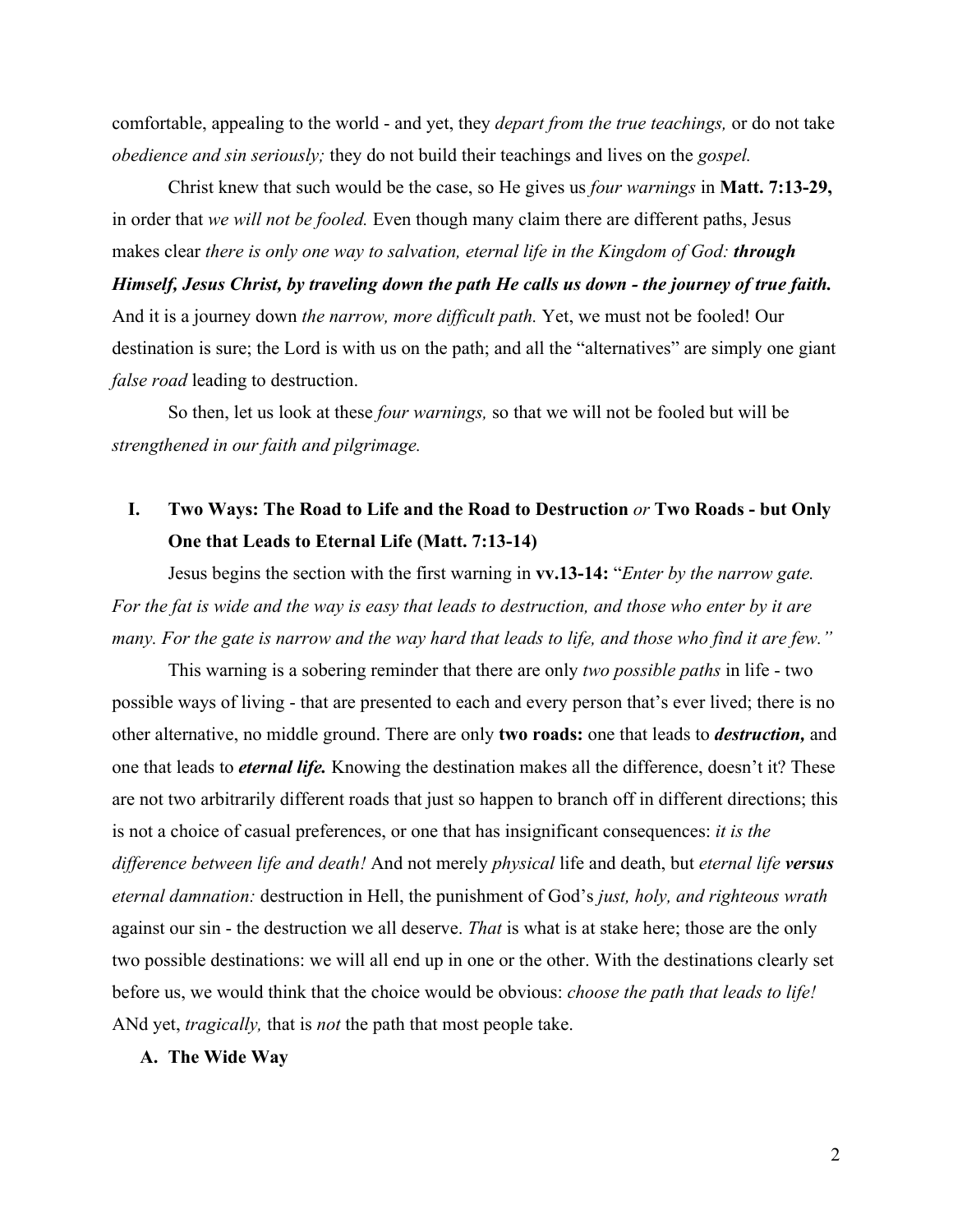Most people take *the wide road* that leads to *destruction*. There are only *two roads:* there's only *one way* that leads to life; that means that *every other possible* "road" or "path" someone might claim to take to lead to *life* - every other religion, philosophy, or any response to Christ and the gospel *other than the response Christ demands -* all such paths are simply *the one and same road;* and they all lead to the same place. This is why the way is so wide and so populous.

After all, the wide way is the *easy* way. The "gate is wide": anyone can enter in, free of charge; in fact, every one of us is born into this *"way,"* for we are all born sinners. And the way is *"easy,"* for this road is the way of *the flesh;* there is no need to fight sin, change one's ways, deny the self, or obey - this is the way of simply "following your heart" and doing whatever you want to! It is the way of giving into temptation, not fighting it; chasing after the desires of the eyes, of pursuing all that the world has to offer, no matter how wicked, sinful, or idolatrous. This is the *way of the world -* the way of *majority opinion* and *tolerance!* No persecution here; simply *drift along* with the cultural currents; simply tolerate the choices of others, and your lifestyle will be tolerated as well - no matter how unethical, immoral, unloving, ungodly, unnatural, or ridiculous it is. This is the way of Satanic forces - no spiritual warfare to be waged on this road. It is the *wide and easy way -* at least, for a time. For it leads *straight off a cliff, right into eternal destruction.* THis is the way of **sin and evil -** and it includes **any possible way of life apart from bowing the knee to Christ in repentant, obedient faith.** Therefore, we should not be surprised that *most people* will walk down this path.

#### **B. The Narrow Way**

But there is *another road -* the way that leads *to life.* But this way is *narrow.* there are not nearly as many people on it as there are on the "wide road" to destruction; in comparison, "those who find" the narrow path "are few," Jesus tells us. After all, There is only *one way* to enter this path - through the *narrow gate.* There are not *many roads* and *many ways* that can lead us to God, salvation, or life - *there is only one!* And the way, the truth, and the life *is Christ Jesus Himself!* Jesus, our Lord and Savior - He himself is the gate! We enter onto the path of life *through Him -* by *repenting,* by turning *away* from the wide road of our sin to the narrow way of the Cross; by trusting and believing in Christ alone; by turning to *follow after him* as His disciples *down the path that leads to eternal life!* THis path, this way - it is the life of discipleship that every Christian *necessarily must walk down!* It is a call to *turn away* from our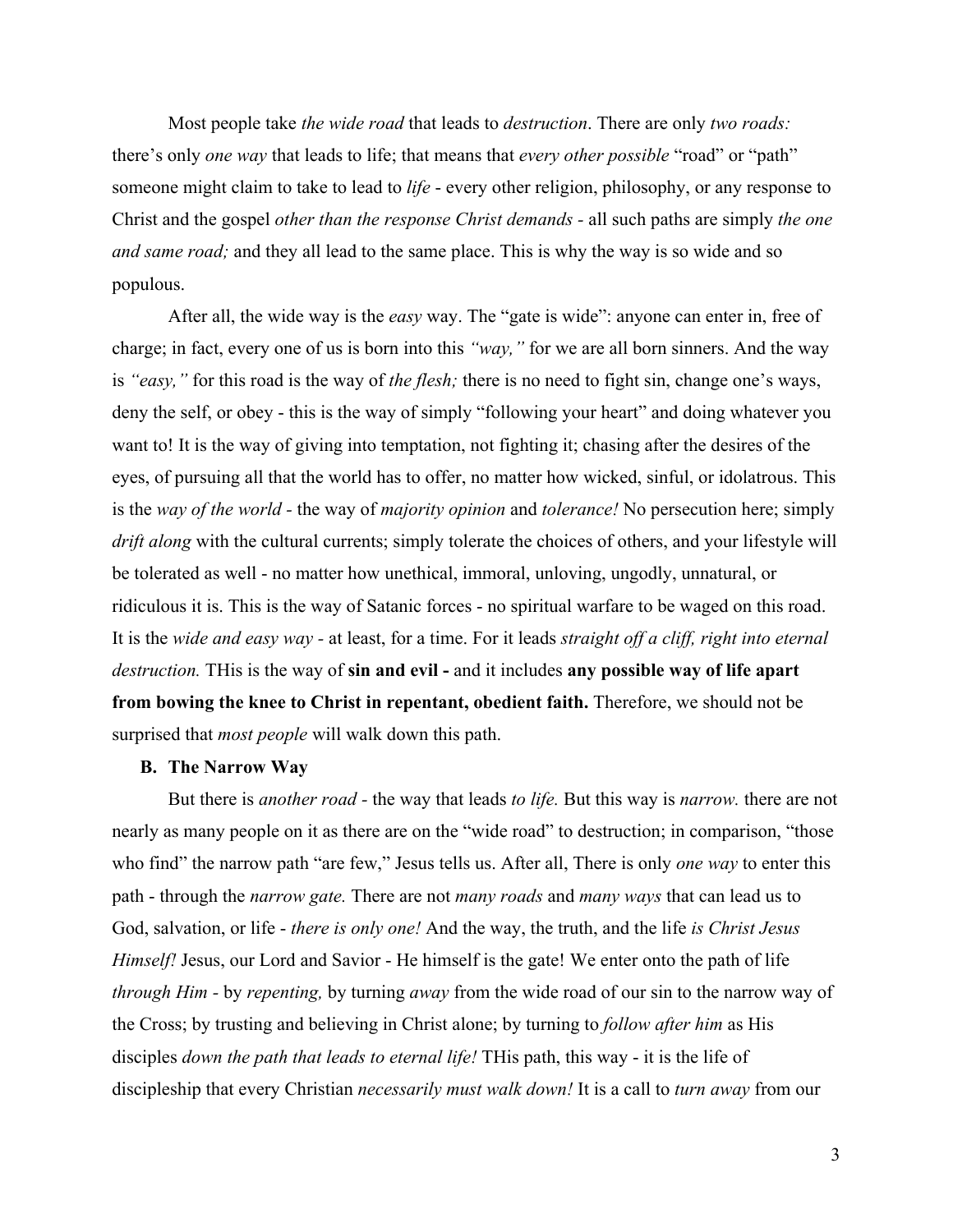previous life of unrepentant sin, to *turn to Christ in faith* and so enter the gate, and to *follow after him and walk down the path to life* by *striving to trust and obey CHrist in all that He demands!*

And this means that this narrow path - the only path that leads to life - *"this way is hard."* We must not be fooled into thinking otherwise. To walk down this path is to *"pick up your cross and follow Jesus."* It is to *die to ourselves* - to put to death our old, sinful ways of thinking, feeling and living; to put to death our sinful habits and lifestyles; to acknowledge, confess, and turn away from our deep-seated, sinful, habitual sins and patterns of ungodliness; to confront our own weakness and failures; to give up the pursuit of pleasure, pride, and glory. It means accepting that *this world* is not worth living for, but truly believing that *the life in Christ's Kingdom is!* It means accepting the fact that *life may get harder* as we strive to live the Christian life; **our flesh and desires** will oppose us, the **unbelieving world** will oppose us, **demonic forces** will oppose us. It is not easy!

So why would anyone willingly take up such a life? *Because it is the only road that actually leads to life - salvation, eternal life with God!* There is nothing better; there is no other hope! We either believe this message from God, or we don't; we either *believe in Christ and trust the good news of salvation he offers by grace through faith in Him alone - or we don't!* There is no middle ground. This is the sobering warning for us that frames the rest of this passage: you're going to walk down *one of these paths;* you're going to reach *one of those destinations* -either **eternal life** or **eternal destruction and damnation.** Which one do you want to reach? Which path do you think you're on? Which path does your life look more like *right now?*

The choice should be obvious. However, there will be many that try to convince us to *abandon* the narrow road of life for the wide way of destruction. Therefore, Jesus gives a second warning:

# **II. Good and Bad Fruit: Beware of False Teachers Who Aim to Lead Us Astray (Matt. 7:15-20)**

Verses 13-14 have just warned us that *the majority of people do not follow Christ to life,* but instead *walk the path that leads to destruction.* In the next three sections, verses 15-27, Jesus warns us that *there will be many* who *claim* to be on the *narrow path of life,* who may *appear to*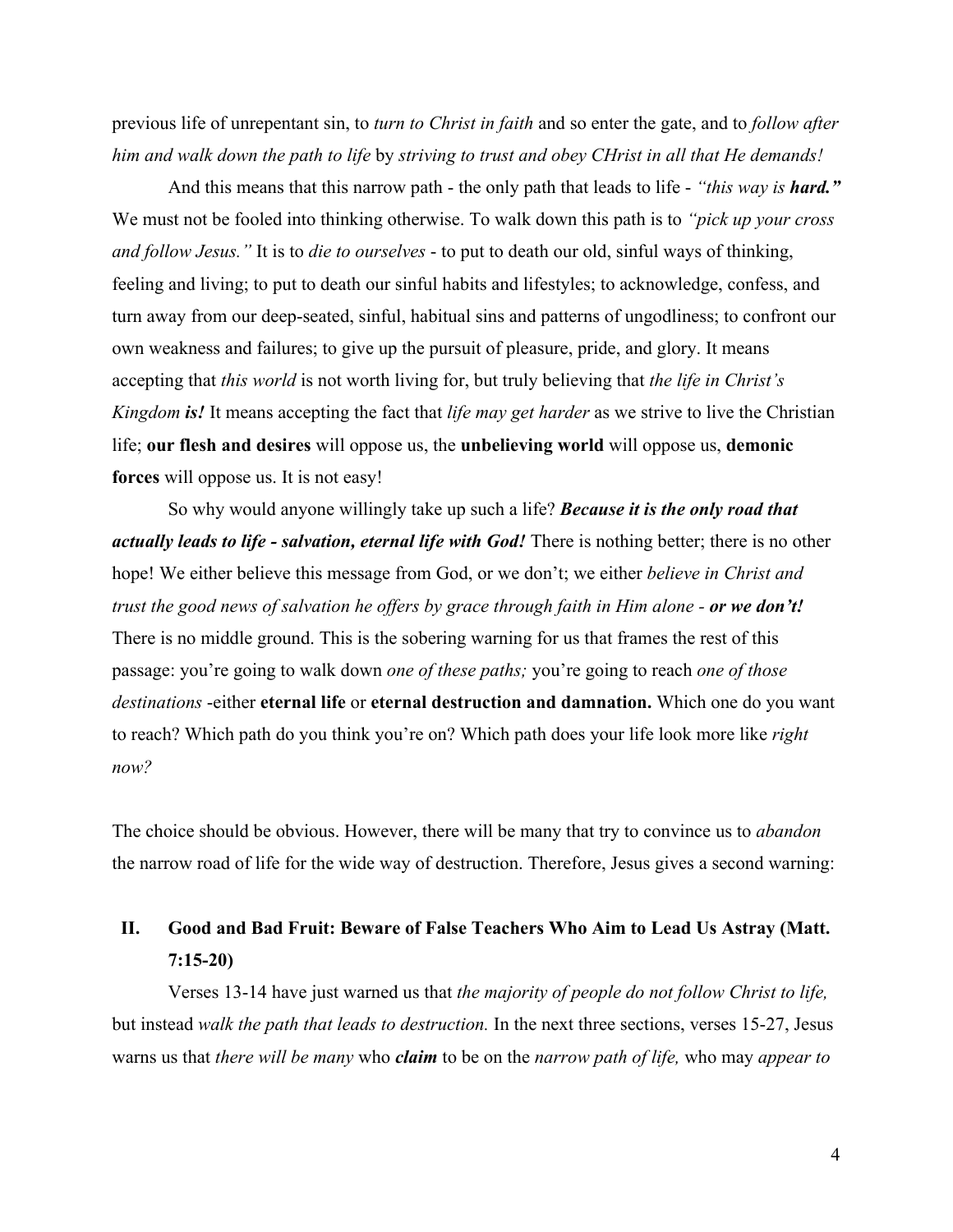*be,* but are, in fact, living on the wide path, and their end will be destruction. He gives us three different examples of this.

And the first example, the first *false category* that he warns us about, are *false teachers* who will come among us *"as ravenous wolves"* in *"sheep's clothing."* He gives the warning very clearly in **v.15:** "*Beware of false prophets, who come to you in sheep's clothing but inwardly are ravenous wolves."*

#### **A. Warning: Beware of** *false prophets - wolves in sheep's clothing* **(v.15)**

These "false prophets" are the same kinds of people that are referred to in others passages as *"false teachers."* However, we're warned that, even though false and malicious, they come *"in sheep's clothing."* Even though they're wolves, they pass for sheep; they give the appearance that they are *believers;* the church thinks they're true Christians! Not only that, but these wolves *assume leadership and teaching positions* within the church. They claim to believe in Christ; they claim to believe right doctrine; they *look* godly; *unless we look closely.* Though they appear to be Christians - even godly and mature Christians - they are, in fact, *"ravenous wolves"* - they infiltrate the church seeking to *devour* God's people and lead them astray.

They could do this in many ways. They could be pastors, deacons, Sunday School or Bible Study teachers; maybe they just strive to have a large amount of informal influence or political power within the church community*.* But though they *claim* to know Christ, believe the gospel, and believe in the truths of GOd's Word, *they actually twist God's Word; they believe and teach false truths.* Often, they do this by *using the same words* we use but by *meaning very different things by them!* There has been a long history of people doing this throughout church history; even in the recent history of our own church heritage - the Southern Baptist Convention there were many Bible teachers, seminary professors, and pastors, who snuck into our churches in the 1900s, claiming to believe right doctrine, while truly believing and teaching the *opposite*  for example, they claimed to believe that the Bible was God's inerrant word, but actually believed and taught that *the Bible of errors,* and we just need to push the parts that are "wrong" aside.

Or we could point to many other examples of how *false teachers* and *wolves* creep among us. There are many who *give the impression* of spirituality, godliness, and the ability to teach scripture, but are actually *hypocrites.* The church community is *deceived* by such people - and, if we're not careful, we can be lead astray; such false teachers can do incredible harm and damage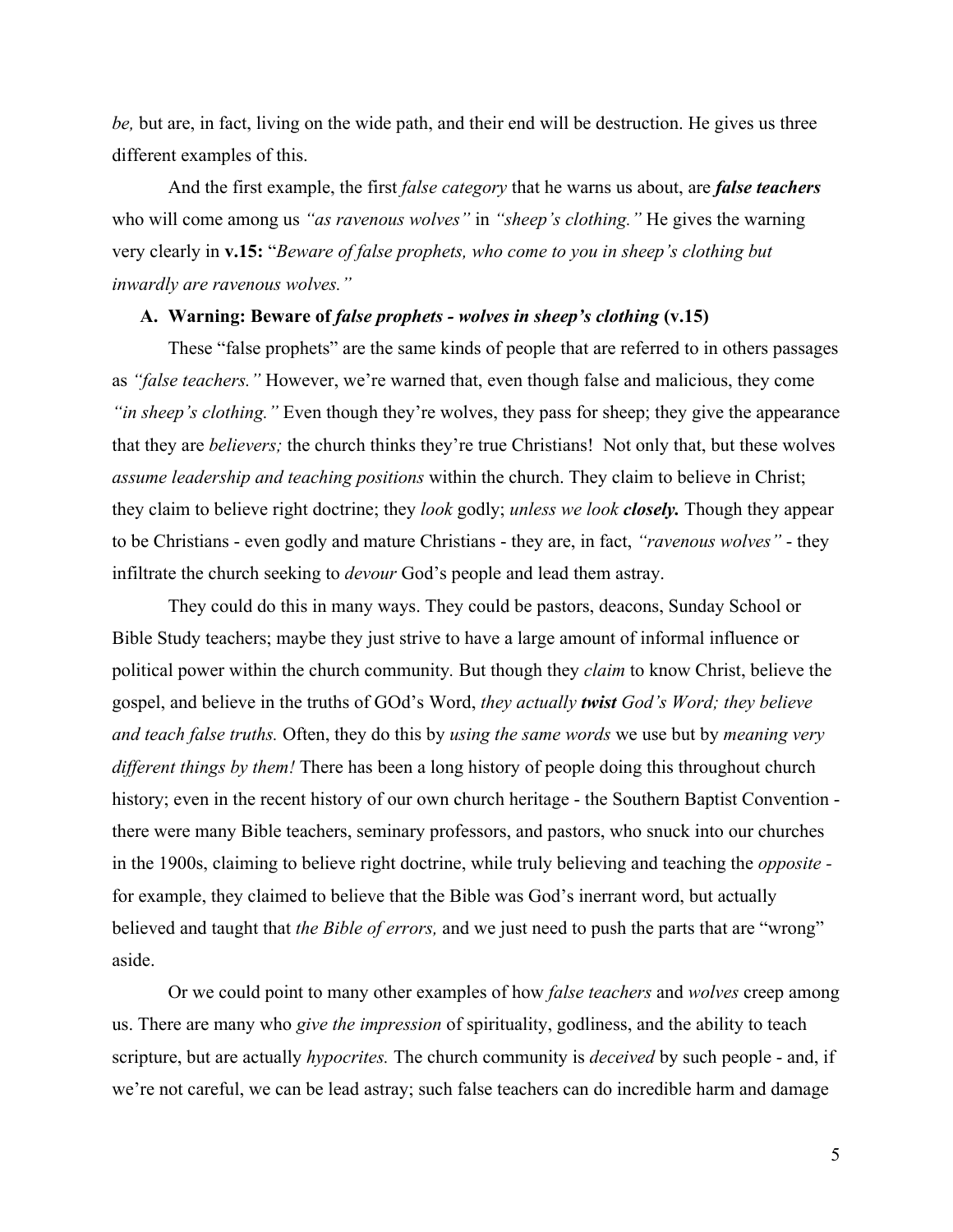to the local church: they can cause division, undermine the gospel, promote false teachings and beliefs, and hinder the faith and godliness of individuals. And as **v.20** makes clear, their end is *destruction:* and they try to lead others down this road with them.

#### **B. Testing of their Fruit (16-20)**

Therefore, Christ warns us that *we must be on guard* against such wolves! How? *By evaluating the fruit of people's lives.* This is the point of the metaphor in **vv.16-20.** Just as a *thornbush* does not produce grapes, so it is with people: *"You will recognize them by their fruits"* (**v.16**). Healthy trees bear good fruit; unhealthy trees bear bad fruit. True believers produce the fruit of the spirit in our lives; no, we're not perfect, and yet *each believer* has the Holy Spirit - *and the Spirit works in our lives to produce fruit!* And so *false teachers* can be identified by the *lack of good fruit* and the *abundance of bad fruit.* Though they might appear to be figs from a distance, they are actually thistles; though these false teachers might *appear* to have good fruit at first or at times, *their true character is revealed* as we look closely at their *lives* - what they do - and their doctrine - what they say, believe, and teach. We must not be fooled; we must be vigilant. Our fruit - the overall picture produced by all that we *do* and *say*  this reveals *who* and *what* we truly are.

And this is not limited just to *leaders and teachers,* but to *all* of us, which is what Christ tells us in the third warning:

## **III. True and False Followers: Many People Who Claim to Believe are Not Truly Christians (Matt. 7:21-23)**

The warning Christ gives in **vv.21-23** might be some of the most *haunting* words in all of scripture: *"Not everyone who says to me, 'Lord, Lord," will enter the kingdom of heaven, but the one who does the will of my Father who is in heaven."* Hauntingly, Christ says that *"many*" people will say to Him "on that day" - the day of judgment - *"Lord, Lord, did we not prophesy in your name, and cast out demons in your name, and do many mighty works in your name?' And then I will declare to them, 'I never knew you; depart from me, you workers of lawlessness."*

This clearly draws a distinction between *true Christians* and *false Christians;* he's saying clearly that there are people who claim to be Christians, who claim to profess faith, who even attend churches and are church members, who even *do good, spiritual things* - and yet are not believers! The last warning CHrist gave told us of "wolves" that deceive others; but these people *also deceive themselves;* they *think* they're Christians, but they *never truly knew Christ!* **V.21**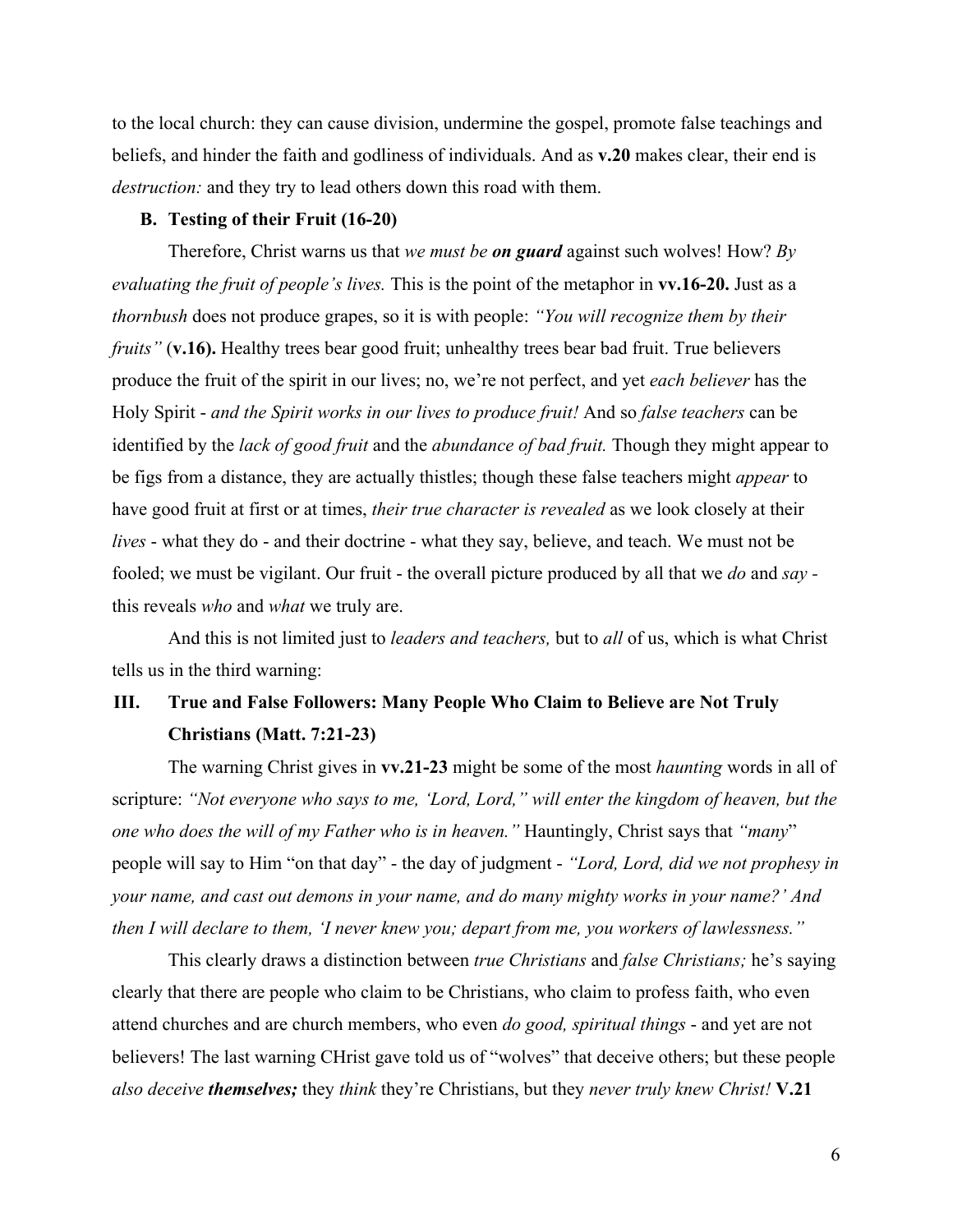tells us that only those who "do the will of the Father in Heaven" will enter the kingdom *eternal life, salvation.* Does this mean those who *do lots of good, impressive spiritual works?* Clearly not; these are the kinds of things that these people appeal to - prophecy, casting out demons, many mighty works - and yet, none of it is enough! These are incredibly impressive, obviously *spiritual, good works!* And yet, strikingly, they're called *"workers of lawlessness."*

\So who gets in, then? What does it mean to "do the will of the Father"? The only way to do the will of the Father is to *repent and believe in Christ;* not merely to *profess* faith, but to *truly, genuinely know Christ,* being united to Him by *true, genuine, repentant faith;* to truly *know God* as our Father by His grace alone! There is no substitute for *personal discipleship*  truly knowing Jesus Christ personally; knowing and being known by him through *true, genuine, saving faith;* to be a part of His family and truly know God in Christ Jesus.

This warning here *should give us pause.* We can't simply gloss over it or ignore it; if it doesn't fit with your understanding of the gospel and faith, then *your understanding needs to change to match scripture.* It is not enough to simply *claim* to believe; just because someone *professes* to be a Christian *does not mean they're a Christian!* We're told *"many*" people will deceive themselves in this way. It's a chilling thought isn't it: to wonder how many people have sat beside us on the pew, or as fellow church members, all the while not truly knowing the Lord?

This should make us examine our own hearts carefully. But neither is it enough to simply *point to the "spiritual works" we've done,* as if they're sufficient grounds for salvation. It is not enough for us to simply claim to be Christians; it's not enough to walk an aisle, to repeat a prayer, to be "baptized," or even regularly attend church, give, or even serve! It's possible to do all of these things *and yet not personally know Christ through faith!*

None of it matters *if we don't have a genuine, personal relationship with God through Christ Jesus!* This warning proclaims to us the absolute necessity of a real, genuine relationship with Christ; of truly knowing and loving him, personally, for yourself! And so it is here that this *haunting, harrowing warning* also becomes *a joyful, life-giving word* of *encouraging assurance:* this warning doesn't say "go examine your life and make sure you're good enough!" Rather, it says, "Run to Christ and fling yourself upon his grace! Rest in Christ alone!" Love him because of His love for you! And if you truly know Him through faith, then *you can rest assured that you are His, and you will be spared on that day!*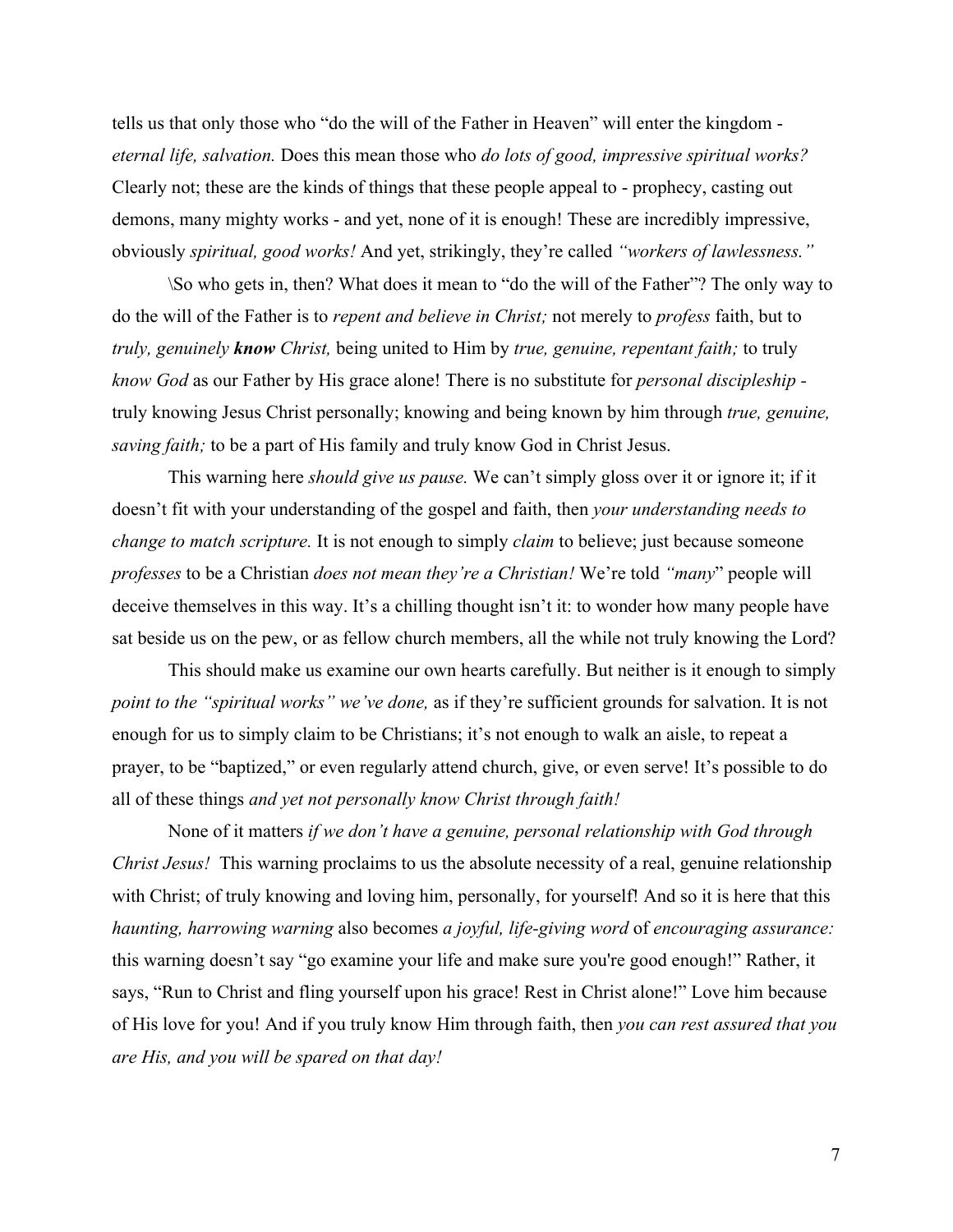We are saved by grace through faith alone - and yet, it is a faith that is *never alone*  which brings us to the final warning and exhortation:

### **IV. Two Foundations: We Must Build Our Lives on Christ and His Authoritative Word (Matt. 7:24-29)**

Christ's fourth warning gives us a *second contrast between true and false Christians*: this time, between those who *believe and obey* and those who *claim* to hear and believe, but they do not truly believe; and their lack of faith is revealed by the fact that they *do not obey. They do not respond to Christ with faithful obedience; and therefore, they do not do the will of God.*

This is the point of **vv.24-27:** He gives us an illustration of *two builders* who build on *two different foundations.* The first builder is the "*wise man"* who *"builds his house on the rock."* The house has a *sturdy foundation;* when the rain, floods, and winds of the storm come, *the house stands firm and secure.* But the second builder is the *"foolish man who built his house on the sand."* The sand is an *insecure, unstable* foundation - especially when *wet.* When the storm brings rain, wind, and floods, *the foundation of sand washes away and the house collapses.*

The *"foolish man"* of the parable, Christ tells us, refers to *"everyone who hears these words of mine and does not do them.*" They are *"hearers"* only, not doers of the Word; it's the same idea as **James 1:22,** *"But be doers of the word, and not hearers only, deceiving yourselves."* Or **James 2:14, and 17:** *"What good is it, my brothers, if someone says he has faith but does not have works? Can that faith save him? ...So also faith by itself, if it does not have works, is dead."* The foolish man *hears* Christ's Word but *does not listen and obey.* And this reveals that *he did not truly believe!*

But the *"wise man"* is anyone who *"hears"* Christ's words *"and does them." True faith* produces *good fruit;* if we truly believe Christ - if we truly **know him, love him, and trust him**  then *we will obey Him.* We must build out entire lives on the *sure foundation* of Christ, by believing and obeying His authoritative Word. In short, by *believing and obeying the gospel,* and therefore, *building our lives on the entirety of the Bible, God's Word.* True, saving faith is an *obedient faith.*

Christ demands *complete submission to His lordship* over the entirety of our lives. There are only two choices: *1. Total obedience, true righteousness, and eternal life in the Kingdom of Heaven; or 2. Rebellion, self-centeredness, and eternal damnation.*The obedience Christ demands is that we *repent and believe in Him -* this is not a one time thing; to truly believe is to